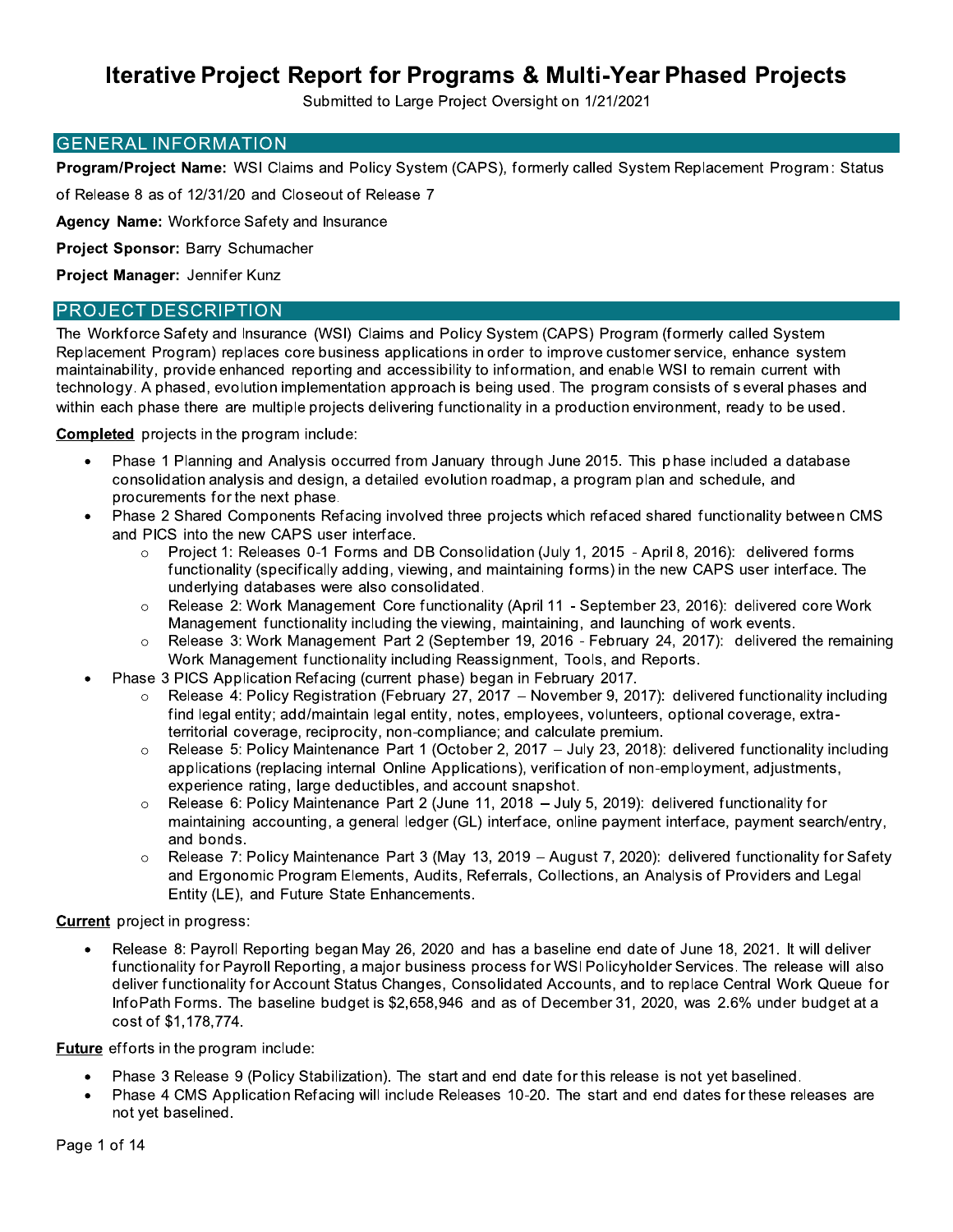Submitted to Large Project Oversight on 1/21/2021

Phase 5 Implementation Transition and Closeout. This phase will be approximately six months and include transition from contracted resources and closeout of the program.

#### **Background**

From January 2008 through December 2012, extensive efforts were made by WSI to replace the current claims and policy computer systems with a purchased solution from a software vendor. The software vendor contract expired the end of December 2012 and a decision was made not to extend the contract, effectively terminating the course of the initiative prior to successful implementation. Efforts then continued with planning the strategy and determining the best alternative for continuing in order to achieve the original objectives along with any new objectives. From February 2013 through June 2015. WSI completed six steps at the direction of the ESC in preparation of any procurement related to replacing the current claims and policy systems. The ESC approved moving forward with an "evolutionary approach" for WSI's core system replacement/upgrade, the CAPS Program.

#### **BUSINESS NEEDS AND PROBLEMS**

The specific primary business needs to be met (with measurements detailed in the next section) through the program are as follows:

- Provide current industry web-based technology for core business systems supporting Injury Services and Employer Services and replace existing client-server-based systems
- Provide a system with enhanced reporting and accessibility to information

As described in the project charter, this program also aligns exceptionally well with WSI's organizational purpose and mission.

#### **PROGRAM/PROJECT FORMAT**

#### Program Start Date: 7/1/2015

Budget Allocation at Time of Initial Start Date: \$5,760,000 for the 2015-2017 biennium; \$8,576,060 for the 2017-2019 biennium; and \$6,372,605 for the 2019-2021 biennium.

How Many Phases Expected at Time of Initial Start Date: Four phases and 20 projects are expected, plus a fifth phase for Transition and Program Closeout.

Phase Approach Description: This program consists of several phases and within each phase there are multiple projects delivering functionality in a production environment, ready to be used. Over the course of each project, the application user interface will be re-faced into a new user interface and the data and programming logic retained, a key success factor. The first project also included the consolidation of the underlying databases. This "Evolutionary Approach" minimizes risk and costs and will replace WSI's core systems incrementally into production with usable functionality approximately every 6-12 months.

Estimated End Date for All Phases Known at Time of Initial Start Date: The earliest expected end date is 2026 but is dependent upon the detailed planning and baselines of the individual projects.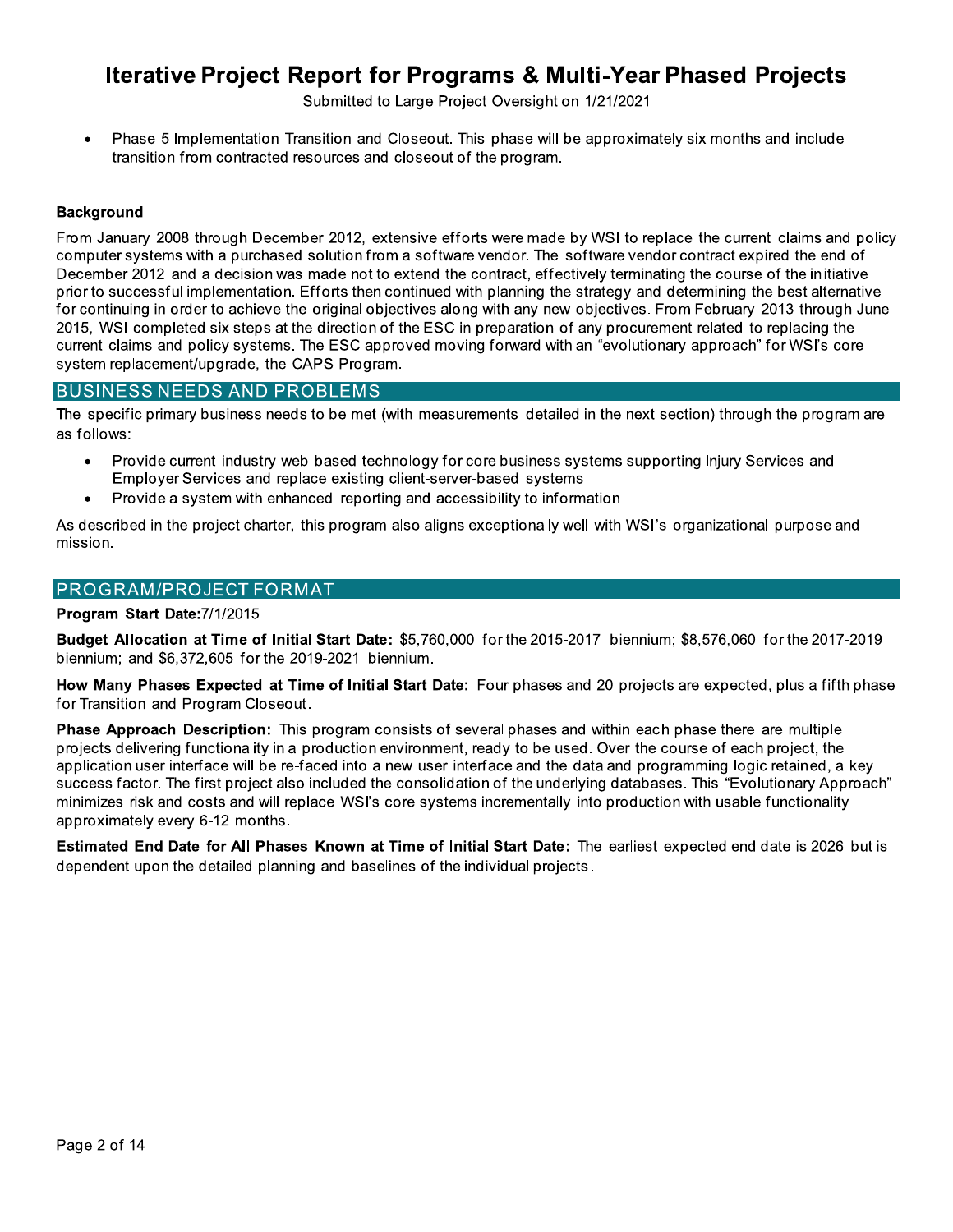Submitted to Large Project Oversight on 1/21/2021

### PROGRAM/PROJECT ROAD MAP

The program road map shows the high-level plan or vision for the program/projects/phases. It is intended to offer a picture of the lifespan of all the effort that is expected to be required to achieve the business objectives.

| Project/<br><b>Phase</b>         | <b>Title</b>                                                                | <b>Scope Statement</b>                                                                                      | <b>Estimated</b><br><b>Months Duration</b>                        | <b>Estimated</b><br><b>Budget</b>                                       |
|----------------------------------|-----------------------------------------------------------------------------|-------------------------------------------------------------------------------------------------------------|-------------------------------------------------------------------|-------------------------------------------------------------------------|
| <b>PHASE 1</b><br>(COMPLETE)     | <b>Planning and</b><br><b>Analysis</b>                                      |                                                                                                             | <b>Completed</b><br>6/30/15                                       | N/A                                                                     |
| <b>PHASE 2</b><br>(COMPLETE)     | <b>DB Consolidation</b><br>and Shared<br><b>Components</b><br>Refacing      |                                                                                                             |                                                                   |                                                                         |
| Project 1                        | <b>Shared Components</b><br>Releases 0-1<br>(Forms) and DB<br>Consolidation | COMPLETE: Delivered the refaced<br>Work Management Forms<br>functionality into production                   | Completed 4/8/16<br>(See next section<br>for Actual<br>Duration)  | \$1,630,288<br>Baseline (See<br>next section for<br>Actual Cost)        |
| Release 2                        | Work Management<br>Part 1 (Core)                                            | COMPLETE: Deliver the refaced<br>Work Management Core functionality<br>into production                      | Completed<br>9/23/16 (see next<br>section for Actual<br>Duration) | \$1,640,320<br><b>Baseline</b><br>(See next section<br>for Actual Cost) |
| Release 3                        | Work Management<br>Part 2<br>(Reassignment &<br>Tools)                      | COMPLETE: Deliver the refaced<br>Work Management Reassignment<br>and Tools functionality into<br>production | Completed<br>2/24/17 (See next<br>section for Actual<br>Duration) | \$1,355,629<br>Baseline (See<br>next section for<br>Actual Cost)        |
| PHASE 3 (IN<br><b>PROGRESS)</b>  | <b>Policy (PICS)</b><br><b>Application</b><br><b>Refacing</b>               |                                                                                                             | 4 years<br>estimated for 6<br>Projects/<br><b>Releases</b>        | \$10,500,000<br>estimated for all<br>of Phase 3                         |
| Release 4                        | Registration                                                                | COMPLETE: Deliver the refaced<br>PICS Registration functionality into<br>production                         | Completed<br>11/9/17 (See next<br>section for Actual<br>Duration) | \$1,873,410<br><b>Baseline</b><br>(See next section<br>for Actual Cost) |
| Release 5                        | <b>Policy Maintenance</b><br>Part 1                                         | COMPLETE: Deliver the refaced<br>PICS Policy Maintenance Part 1<br>functionality into production            | Completed<br>7/23/18 (See next<br>section for Actual<br>Duration) | \$1,835,649<br>Baseline (See<br>next section for<br>Actual Cost)        |
| Release 6                        | <b>Policy Maintenance</b><br>Part 2                                         | COMPLETE: Deliver the refaced<br>PICS Policy Maintenance Part 2<br>functionality into production            | Completed 7/5/19<br>(See next section<br>for Actual<br>Duration)  | \$2,698,860<br><b>Baseline (See</b><br>next section for<br>Actual Cost) |
| Release 7                        | <b>Policy Maintenance</b><br>Part 3                                         | COMPLETE: Deliver the refaced<br>PICS Policy Maintenance Part 3<br>functionality into production            | Completed 8/7/20<br>(see next section<br>for Actual<br>Duration)  | \$2,502,194<br>Baseline (See<br>next section for<br>Actual Cost)        |
| Release 8<br>$($ ln<br>Progress) | <b>Payroll Reporting</b>                                                    | BEGAN 5/26/2020: Deliver the<br>refaced PICS Payroll Reporting<br>functionality into production             | 12 months                                                         | \$2,658,946<br><b>Baseline</b>                                          |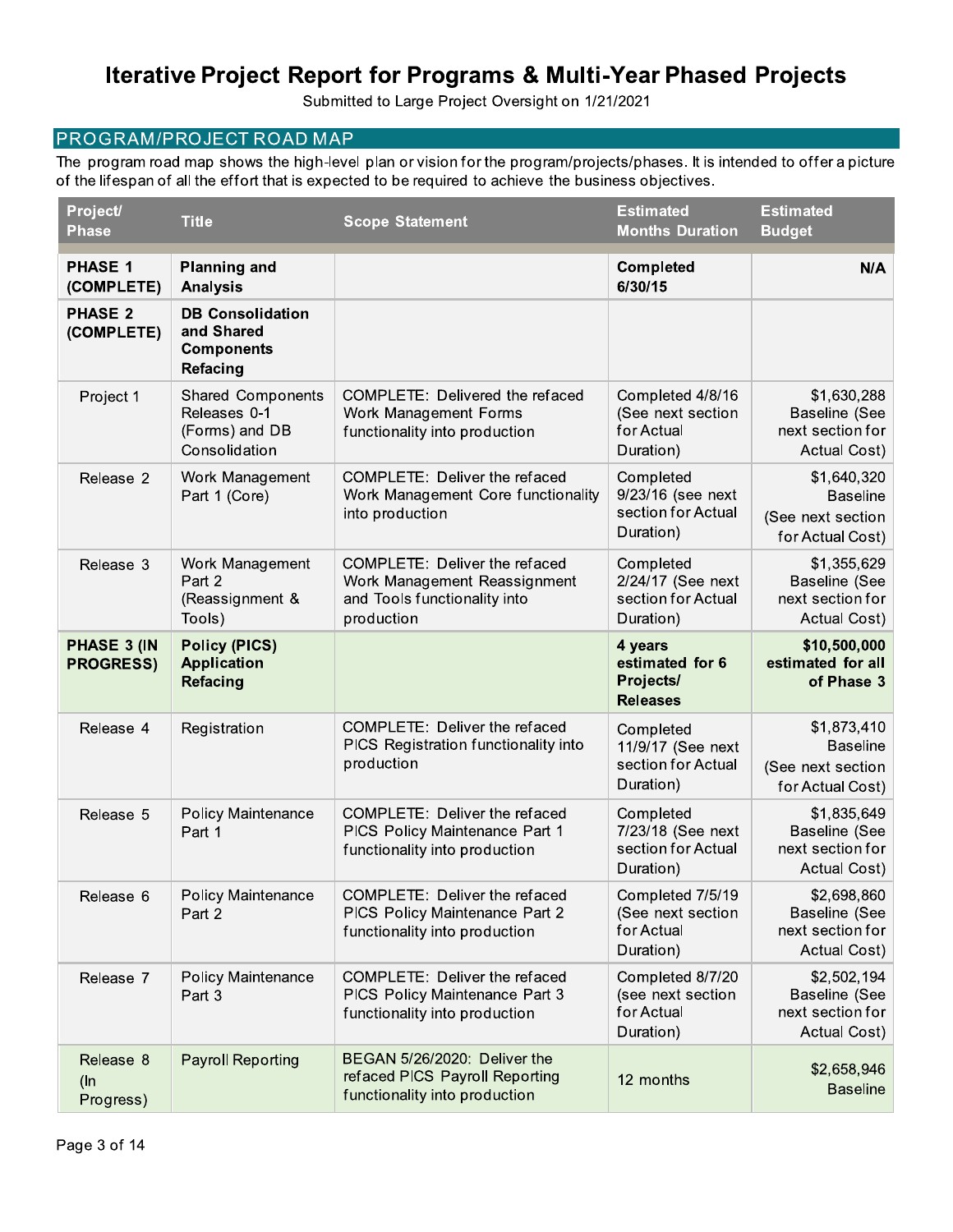| Project/<br><b>Phase</b> | <b>Title</b>                                          | <b>Scope Statement</b>                                                                                                                                                                                                                                                                                        | <b>Estimated</b><br><b>Months</b><br><b>Duration</b> | <b>Estimated</b><br><b>Budget</b> |
|--------------------------|-------------------------------------------------------|---------------------------------------------------------------------------------------------------------------------------------------------------------------------------------------------------------------------------------------------------------------------------------------------------------------|------------------------------------------------------|-----------------------------------|
| <b>FUTURE</b>            |                                                       |                                                                                                                                                                                                                                                                                                               |                                                      |                                   |
| Release<br>9             | <b>Policy Stabilization</b>                           | Release 9 had formerly been designated for<br>reporting and dashboards, but this functionality<br>is being gradually incorporated and integrated<br>during Releases 6-8 via WSI's new Microsoft<br>reporting platform. Release 9 will now be used<br>as a stabilization release, e.g.<br>changes/maintenance. | 5 months                                             |                                   |
| <b>PHASE 4</b>           | Claims (CMS)<br><b>Application</b><br><b>Refacing</b> |                                                                                                                                                                                                                                                                                                               | 5 years, 11<br>Projects /<br><b>Releases</b>         | \$15,000,000                      |
| Release<br>10            | Claim Registration                                    | Deliver the refaced CMS Claim Registration<br>functionality into production                                                                                                                                                                                                                                   |                                                      |                                   |
| Release<br>11            | Claim Parties &<br>Maintenance Part 1                 | Deliver the refaced CMS Claim Parties and<br>Maintenance Part 1 functionality into<br>production                                                                                                                                                                                                              |                                                      |                                   |
| Release<br>12            | Claim Parties &<br>Maintenance Part 2                 | Deliver the refaced CMS Claim Parties and<br>Maintenance Part 2 functionality into<br>production                                                                                                                                                                                                              |                                                      |                                   |
| Release<br>13            | Wages and<br>Reserves                                 | Deliver the refaced CMS Wages and Reserves<br>functionality into production                                                                                                                                                                                                                                   |                                                      |                                   |
| Release<br>14            | Payments Part 1                                       | Deliver the refaced CMS Payments Part 1<br>functionality into production                                                                                                                                                                                                                                      |                                                      |                                   |
| Release<br>15            | Payments Part 2                                       | Deliver the refaced CMS Payments Part 2<br>functionality into production                                                                                                                                                                                                                                      |                                                      |                                   |
| Release<br>16            | <b>Medical Part 1</b>                                 | Deliver the refaced CMS Medical Part 1<br>functionality into production                                                                                                                                                                                                                                       |                                                      |                                   |
| Release<br>17            | <b>Medical Part 2</b>                                 | Deliver the refaced CMS Medical Part 2<br>functionality into production                                                                                                                                                                                                                                       |                                                      |                                   |
| Release<br>18            | Field/Fraud/Claim<br><b>Inquiry</b>                   | Deliver the refaced CMS Field/Fraud/Claim<br>Inquiry functionality into production                                                                                                                                                                                                                            |                                                      |                                   |
| Release<br>19            | Legal/Rehab                                           | Deliver the refaced CMS Legal/Rehab<br>functionality into production                                                                                                                                                                                                                                          |                                                      |                                   |
| Release<br>20            | Claims<br>Tools/Administration                        | Deliver the refaced CMS Claims Tools/<br>Administration functionality into production                                                                                                                                                                                                                         |                                                      |                                   |
| <b>PHASE 5</b>           | Transition,<br><b>Program Closeout</b>                |                                                                                                                                                                                                                                                                                                               | 5 months                                             | \$45,000                          |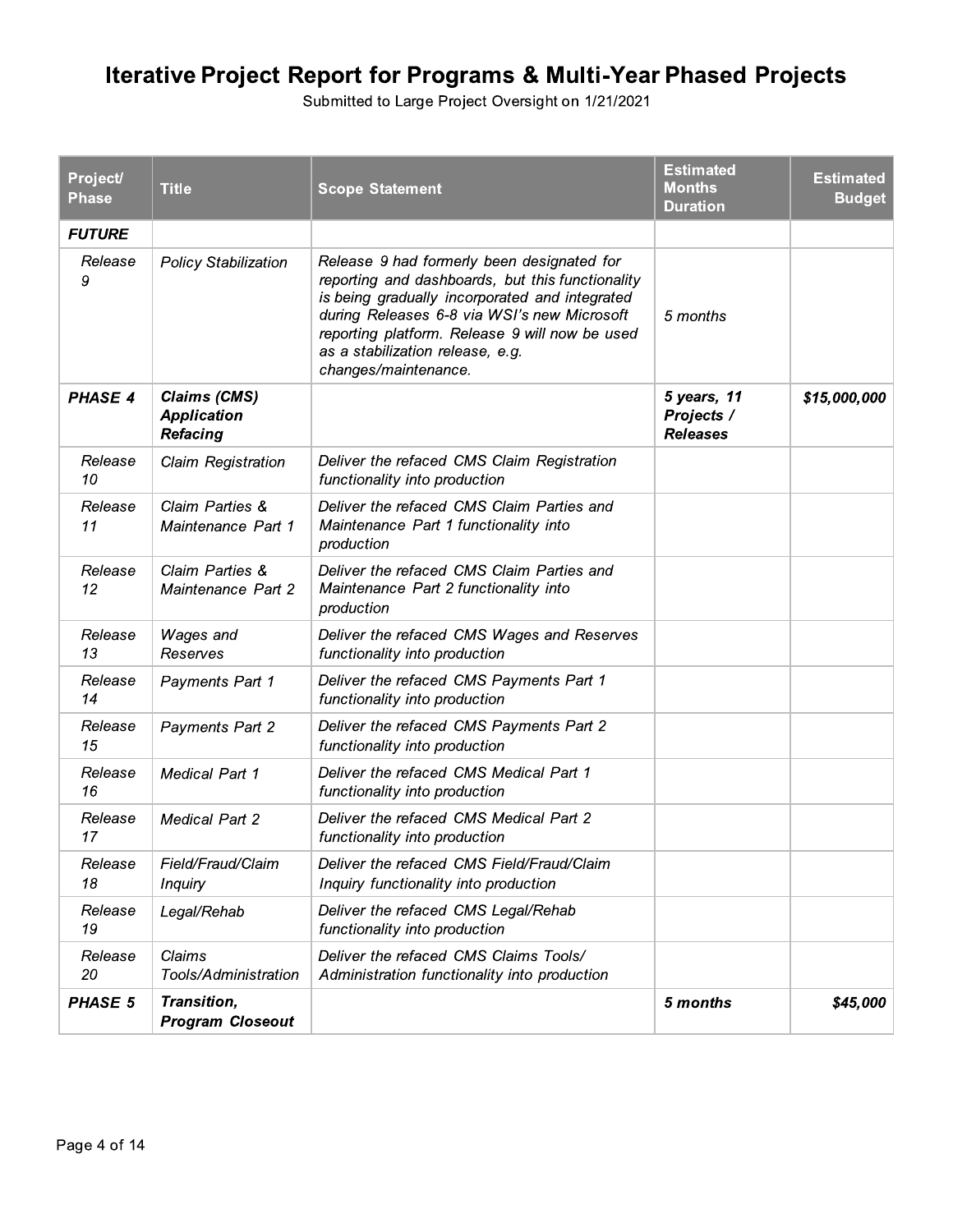Submitted to Large Project Oversight on 1/21/2021

### **PROJECT BASELINES**

The baselines below are entered for only those projects or phases that have been planned. At the completion of a project or phase a new planning effort will occur to baseline the next project/phase and any known actual finish dates and costs for completed projects/phases will be recorded. The iterative report will be submitted again with the new information.

| Project/<br><b>Phase</b> | Program/<br><b>Project</b><br><b>Start Date</b> | <b>Baseline</b><br><b>Execution</b><br><b>Start Date</b> | <b>Baseline</b><br><b>End Date</b> | <b>Baseline</b><br><b>Budget</b> | <b>Actual</b><br><b>Finish</b><br><b>Date</b> | <b>Schedule</b><br><b>Variance</b> | <b>Actual Cost</b> | <b>Cost</b><br>Variance |
|--------------------------|-------------------------------------------------|----------------------------------------------------------|------------------------------------|----------------------------------|-----------------------------------------------|------------------------------------|--------------------|-------------------------|
| Project 1                |                                                 | 7/1/2015                                                 | 5/19/2016                          | \$1,630,288                      | 4/08/2016                                     | 3.8%<br>ahead                      | \$1,292,069        | 20.7%<br>under          |
| Release 2                |                                                 | 4/11/2016                                                | 9/30/2016                          | \$1,640,320                      | 9/23/2016                                     | $0\%$                              | \$1,332,631        | 18.7%<br>under          |
| Release 3                |                                                 | 9/19/2016                                                | 2/28/2017                          | \$1,355,629                      | 2/24/2017                                     | $0\%$                              | \$1,115,716        | 17.5%<br>under          |
| Release 4                |                                                 | 2/27/2017                                                | 10/31/2017                         | \$1,873,410                      | 11/9/2017                                     | 4.0%<br>behind                     | \$1,660,615        | 11.3%<br>under          |
| Release 5                |                                                 | 10/2/2017                                                | 6/29/2018                          | \$1,835,649                      | 7/23/2018                                     | 9.2%<br>behind                     | \$1,638,705        | 10.7%<br>under          |
| Release 6                |                                                 | 6/11/2018                                                | 5/10/2019                          | \$2,698,860                      | 7/5/2019                                      | 16.7%<br>behind                    | \$2,568,372        | 13.0%<br>under          |
| Release 7                |                                                 | 5/13/2019                                                | 8/28/2020                          | \$2,502,194                      | 8/7/2020                                      | 0%                                 | \$2,389,227        | 4.5%<br>under           |
| Release 8                |                                                 | 5/26/2020                                                | 6/18/2021                          | \$2,658,946                      |                                               |                                    |                    |                         |

Notes: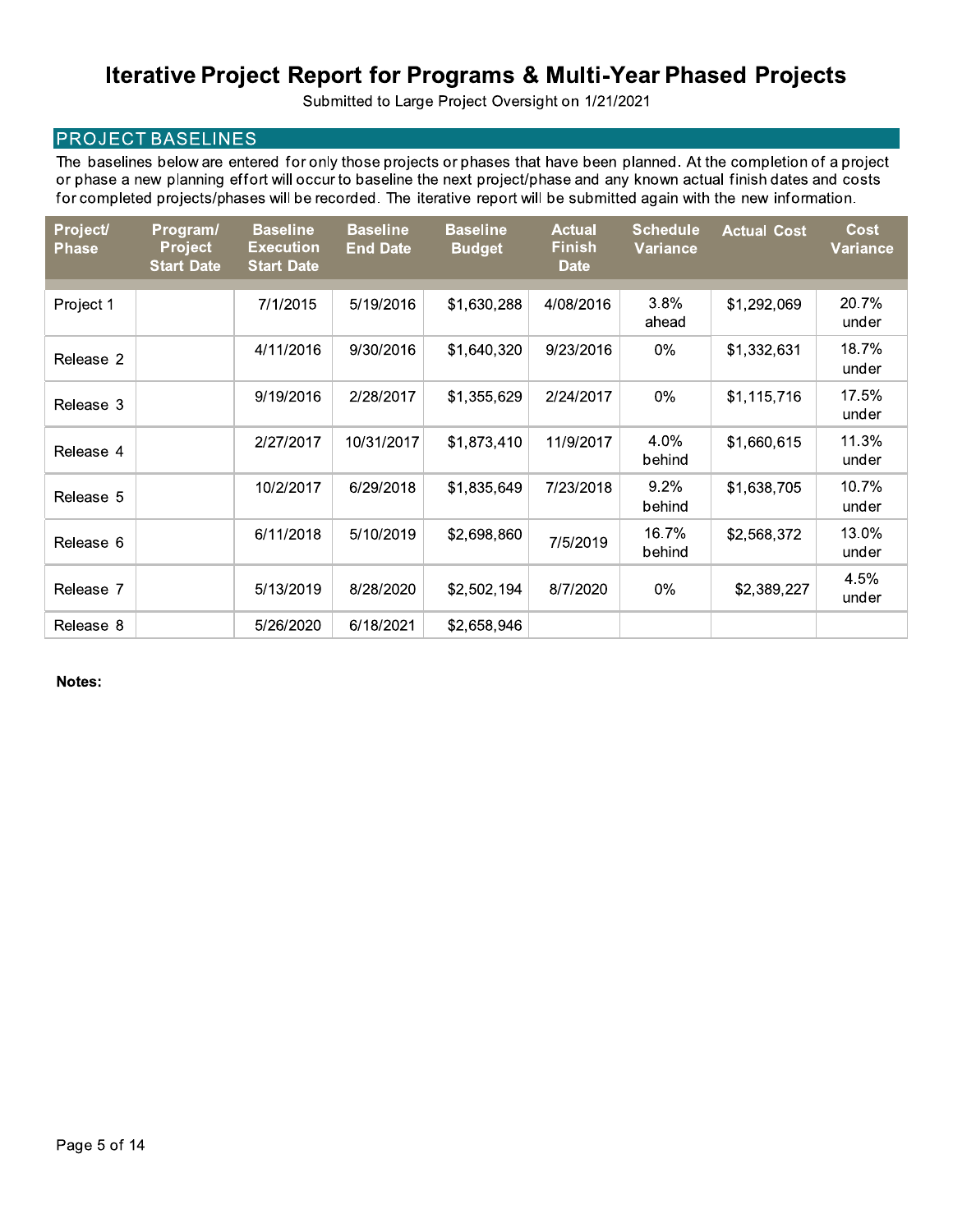|                          | <b>OBJECTIVES</b>                                                                                                                                                                                                              |                                                                                                                                                                                                                                                                                                                                                                                                                                                                      |                        |                                      |  |  |
|--------------------------|--------------------------------------------------------------------------------------------------------------------------------------------------------------------------------------------------------------------------------|----------------------------------------------------------------------------------------------------------------------------------------------------------------------------------------------------------------------------------------------------------------------------------------------------------------------------------------------------------------------------------------------------------------------------------------------------------------------|------------------------|--------------------------------------|--|--|
| Project/<br><b>Phase</b> | <b>Business Objective</b>                                                                                                                                                                                                      | <b>Measurement Description</b>                                                                                                                                                                                                                                                                                                                                                                                                                                       | Met/<br><b>Not Met</b> | <b>Measurement</b><br><b>Outcome</b> |  |  |
|                          | <b>Business Need 1:</b><br>Provide current<br>industry web-based<br>technology for core<br>business systems<br>supporting Injury<br>Services and Employer<br>Services and replace<br>existing client server-<br>based systems. |                                                                                                                                                                                                                                                                                                                                                                                                                                                                      |                        |                                      |  |  |
| Phase 3                  | Objective 1.1: Maintain<br>or improve upon<br>existing business<br>functionality/capabilities<br>(i.e. at a minimum, no<br>loss of current process<br>efficiencies and<br>automation)                                          | Measurement 1.1.1: Upon completion of the<br>"Policy Evolution" (including Billing and Workflow)<br>implementation, there will be no measurable loss<br>of policy process efficiencies as measured by<br>operating reports. The most recent operating<br>report prior to the start of the Policy Evolution will<br>be used as the benchmark and will be compared to<br>the first available operating report following the<br>completion of the Policy Evolution.     |                        |                                      |  |  |
| Phase 3                  |                                                                                                                                                                                                                                | Measurement 1.1.2: Upon completion of the<br>"Policy Evolution" (including Billing and Workflow)<br>implementation, all new policy related process<br>changes, enhancements, and efficiencies identified<br>by the WSI continuous improvement team for<br>inclusion in the Policy Evolution are fully deployed<br>and functioning according to documented<br>requirements.                                                                                           |                        |                                      |  |  |
| Phase 4                  |                                                                                                                                                                                                                                | Measurement 1.1.3: Upon completion of the<br>"Claims Evolution" (including Bill Review and<br>Workflow) implementation, there will be no<br>measurable loss of claims process efficiencies as<br>measured by operating reports. The most recent<br>operating report prior to the start of the Claims<br>Evolution will be used as the benchmark and will<br>be compared to the first available operating report<br>following the completion of the Claims Evolution. |                        |                                      |  |  |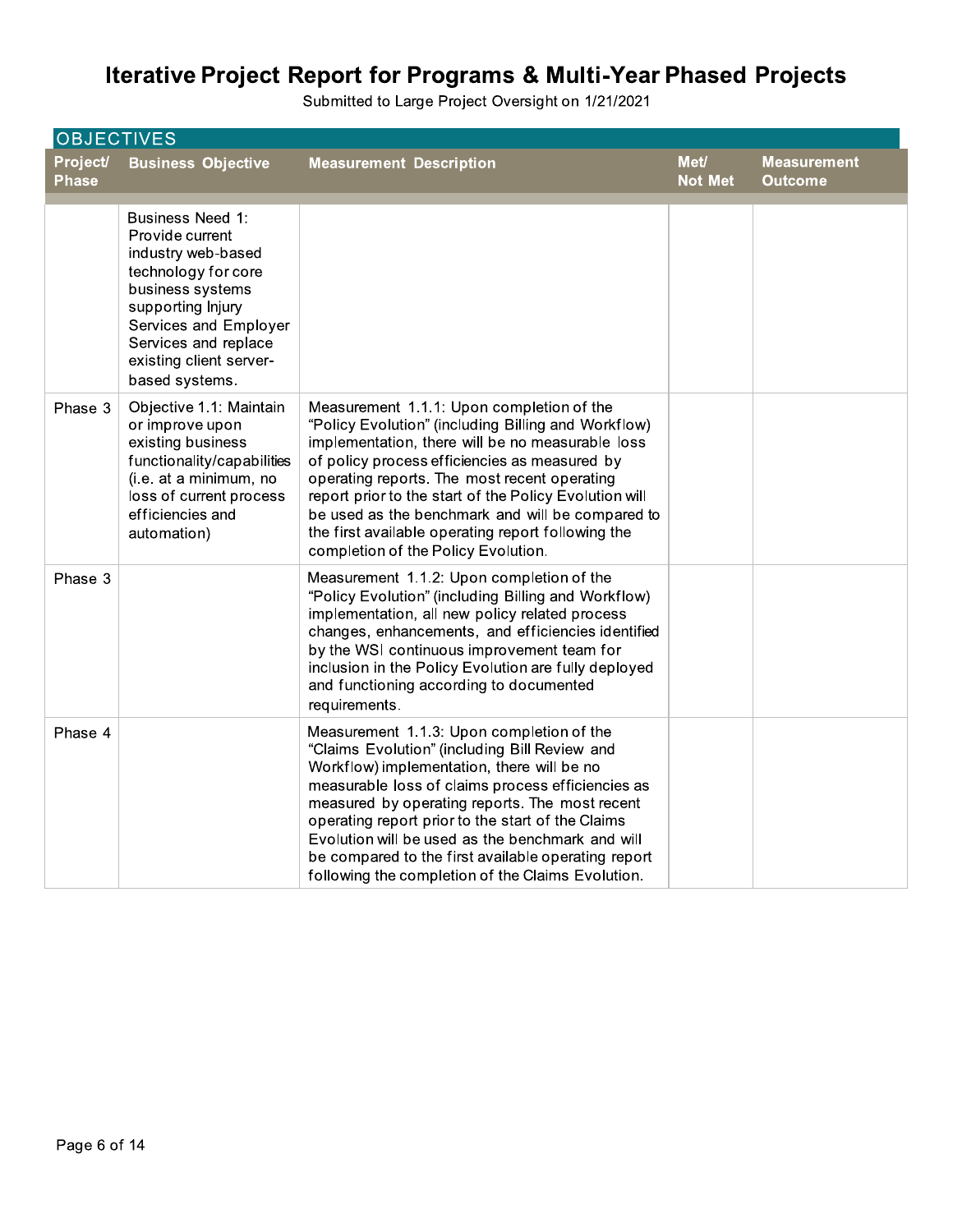| Phase 4 |                                                                                                                                                        | Measurement 1.1.4: Upon completion of the<br>"Claims Evolution" (including Bill Review and<br>Workflow) implementation, all new claims related<br>process changes, enhancements, and efficiencies<br>identified by the WSI continuous improvement<br>team for inclusion in the Claims Evolution are fully<br>deployed and functioning according to documented<br>requirements. |  |
|---------|--------------------------------------------------------------------------------------------------------------------------------------------------------|--------------------------------------------------------------------------------------------------------------------------------------------------------------------------------------------------------------------------------------------------------------------------------------------------------------------------------------------------------------------------------|--|
| Phase 5 | Objective 1.2: Enhance<br>customer and staff<br>accessibility to policy<br>and claims related<br>applications and<br>corresponding<br>data/information | Measurement 1.2.1: Upon completion of the<br>"Policy Evolution" (including Billing and Workflow)<br>implementation, WSI staff (with the appropriate<br>security) will have access to the Policy system<br>from anywhere there is an internet connection.                                                                                                                       |  |
| Phase 3 |                                                                                                                                                        | Measurement 1.2.2: Within six months following<br>the completion of the "Policy Evolution" (including<br>Billing and Workflow) implementation, employers<br>will have self-service access to premium and loss<br>data specific to their account for purposes of<br>managing their policies and claim losses.                                                                   |  |
| Phase 4 |                                                                                                                                                        | Measurement 1.2.3: Upon completion of the<br>"Claims Evolution" (including Bill Review and<br>Workflow) implementation, WSI staff (with the<br>appropriate security) will have access to the<br>Claims system from anywhere there is an internet<br>connection.                                                                                                                |  |
| Phase 4 |                                                                                                                                                        | Measurement 1.2.4: Within six months following<br>the completion of the "Claims Evolution" (including<br>Bill Review and Workflow) implementation,<br>employers, providers, and injured workers will<br>have self-service access to claim related data<br>specific to their account/entity.                                                                                    |  |
| Phase 5 | Objective 1.3 Improve<br>policy and claims<br>system navigation and<br>ease of use for WSI<br>staff                                                    | Measurement 1.3.1 Upon completion of the Policy<br>and Claims Evolution implementations there is a<br>single user interface for accessing policy and<br>claims functionality.                                                                                                                                                                                                  |  |
| Phase 5 |                                                                                                                                                        | Measurement 1.3.2: Upon completion of the Policy<br>and Claims Evolution implementations WSI staff<br>will be surveyed to determine the user interface<br>ease of use.                                                                                                                                                                                                         |  |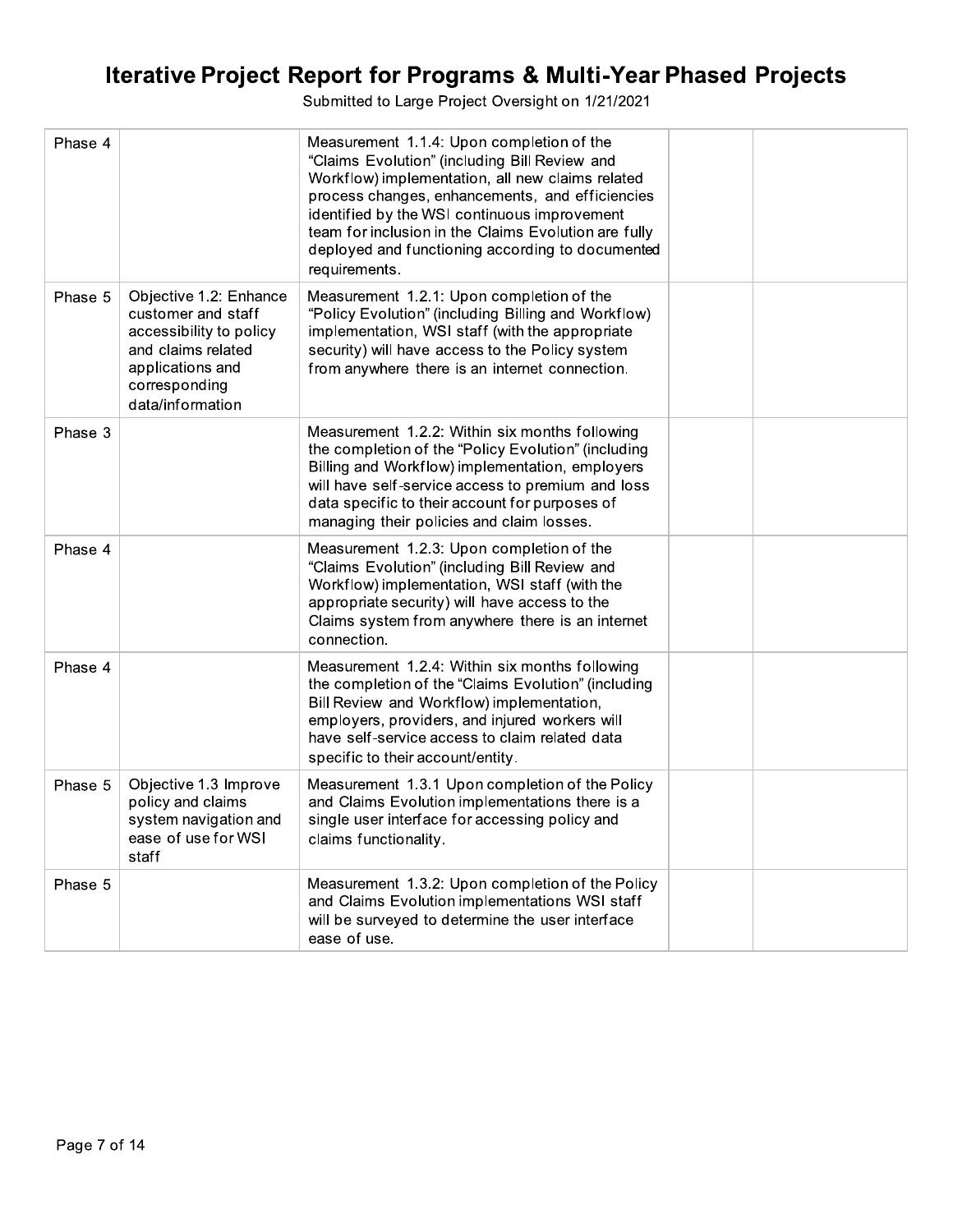| Phase 3 | Objective 1.4 Improve<br>ability to respond to<br>customer and staff<br>requests | Measurement 1.4.1 Within six months following the<br>completion of the "Policy Evolution" (including<br>Billing and Workflow) implementation, there will be<br>a 20% reduction in the turn-around time for<br>completing policy related system<br>change/enhancement requests. Prior to the start of<br>the Policy Evolution a benchmark of the average<br>turn-around time for completing policy related<br>system change/enhancement requests will be<br>established from ITSM and will be compared to<br>the average turn-around time for completing<br>requests after six months following the completion<br>of the Policy Evolution.                                                                                                     |  |
|---------|----------------------------------------------------------------------------------|-----------------------------------------------------------------------------------------------------------------------------------------------------------------------------------------------------------------------------------------------------------------------------------------------------------------------------------------------------------------------------------------------------------------------------------------------------------------------------------------------------------------------------------------------------------------------------------------------------------------------------------------------------------------------------------------------------------------------------------------------|--|
| Phase 3 |                                                                                  | Measurement 1.4.2: Within six months following<br>the completion of the "Policy Evolution" (including<br>Billing and Workflow) implementation, there will be<br>a 10% reduction in the amount of time spent by<br>WSI policy staff in providing employers with reports<br>and information. Prior to the start of the Policy<br>Evolution a benchmark of the average amount of<br>staff time per month spent providing employers<br>with reports and information will be established<br>and will be compared to the average amount of<br>time spent providing reports and information after<br>six months following the completion of the Policy<br>Evolution.                                                                                 |  |
| Phase 4 |                                                                                  | Measurement 1.4.3: Within six months following<br>the completion of the "Claims Evolution" (including<br>Bill Review and Workflow) implementation, there<br>will be a 20% reduction in the turn-around time for<br>completing claims related system<br>change/enhancement requests. Prior to the start of<br>the Claims Evolution a benchmark of the average<br>turn-around time for completing claims related<br>system change/enhancement requests will be<br>established from ITSM and will be compared to the<br>average turn-around time for completing requests<br>after six months following the completion of the<br>Claims Evolution.                                                                                                |  |
| Phase 4 |                                                                                  | Measurement 1.4.4: Within six months following<br>the completion of the "Claims Evolution" (including<br>Bill Review and Workflow) implementation, there<br>will be a 10% reduction in the amount of time spent<br>by WSI Injury Services staff in providing<br>employers, providers, and injured workers with<br>reports and information. Prior to the start of the<br>Claims Evolution a benchmark of the average<br>amount of staff time per month spent providing<br>employers, providers, and injured workers with<br>reports and information will be established and will<br>be compared to the average amount of time spent<br>providing reports and information after six months<br>following the completion of the Claims Evolution. |  |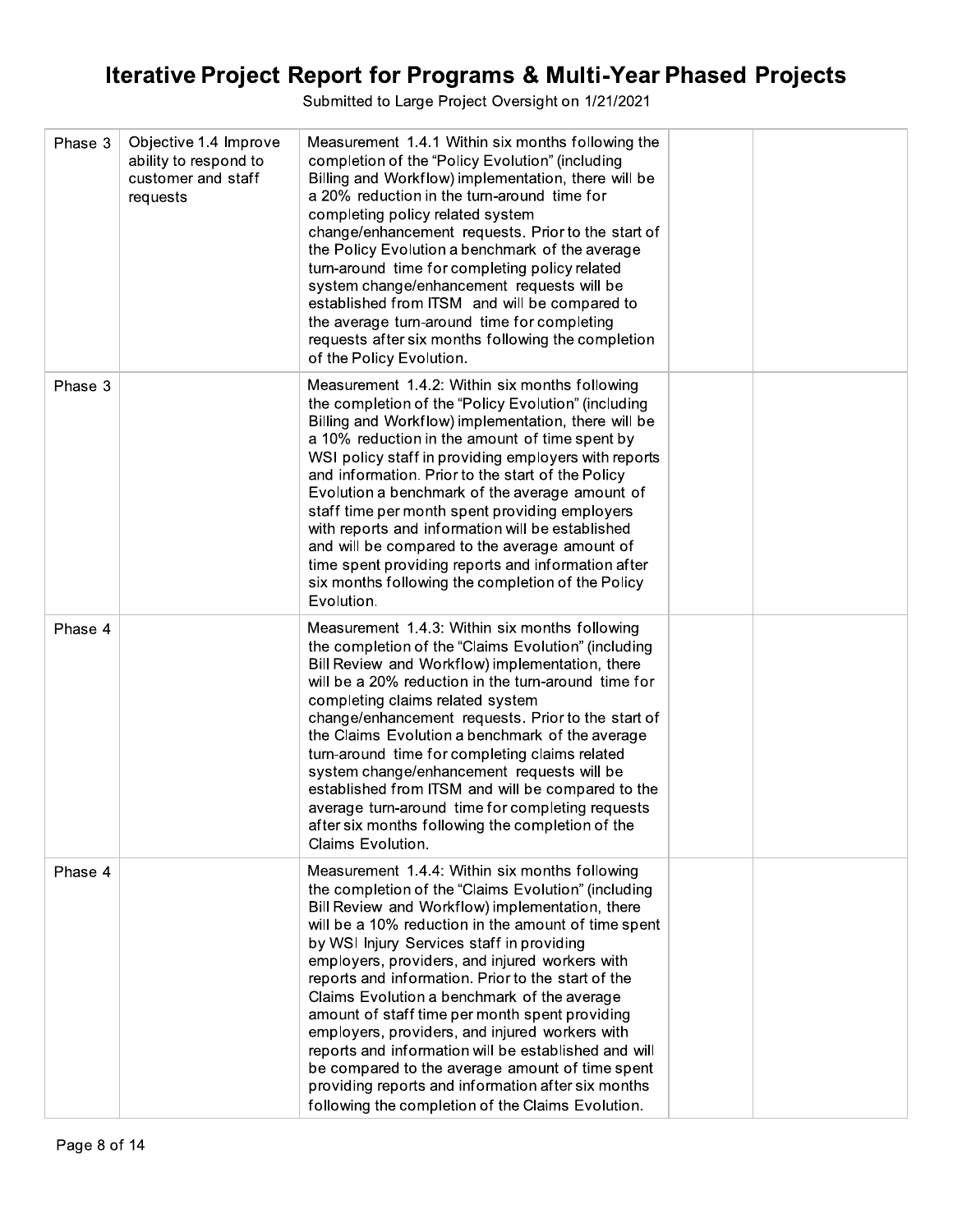|         | <b>Business Need 2:</b><br>Provide a system with<br>enhanced reporting<br>and accessibility to<br>information                            |                                                                                                                                                                                                                                                                                                                                                                 |     |                                                                               |
|---------|------------------------------------------------------------------------------------------------------------------------------------------|-----------------------------------------------------------------------------------------------------------------------------------------------------------------------------------------------------------------------------------------------------------------------------------------------------------------------------------------------------------------|-----|-------------------------------------------------------------------------------|
| Phase 5 | Objective 2.1 Improve<br>data integrity<br>of/between core<br>business systems<br>supporting Injury<br>Services and Employer<br>Services | Measurement 2.1.1: Eliminate redundant data<br>between claims and policy systems. During<br>database consolidation planning and design<br>identify and document the occurrences of<br>redundant data between claims and policy<br>systems. Upon completion of database<br>consolidation verify that all occurrences of data<br>redundancy have been eliminated. |     |                                                                               |
| Phase 5 | Objective 2.2 Maintain<br>access to all legacy<br>data supporting Injury<br>Services and Employer<br>Services                            | Measurement 2.2.1: Access to all legacy data (i.e.<br>history data) is available throughout and following<br>project completion without having to access<br>multiple systems.                                                                                                                                                                                   |     |                                                                               |
| Phase 3 | Objective 2.3 Improve<br>reporting and Business<br>Intelligence (BI)<br>capability                                                       | Measurement 2.3.1: Upon completion of the<br>"Policy Evolution" (including Billing and Workflow)<br>implementation, an easy method of accessing<br>Policy summary and detail information from a<br>single set of screens is available to WSI<br>employees.                                                                                                      | Met | This objective was<br>met with Release 4<br>- summary screen<br>and real-time |
| Phase 4 |                                                                                                                                          | Measurement 2.3.2: Upon completion of the<br>"Claims Evolution" (including Bill Review and<br>Workflow) implementation, an easy method of<br>accessing Claim summary and detail information<br>from a single set of screens is available to WSI<br>employees.                                                                                                   |     |                                                                               |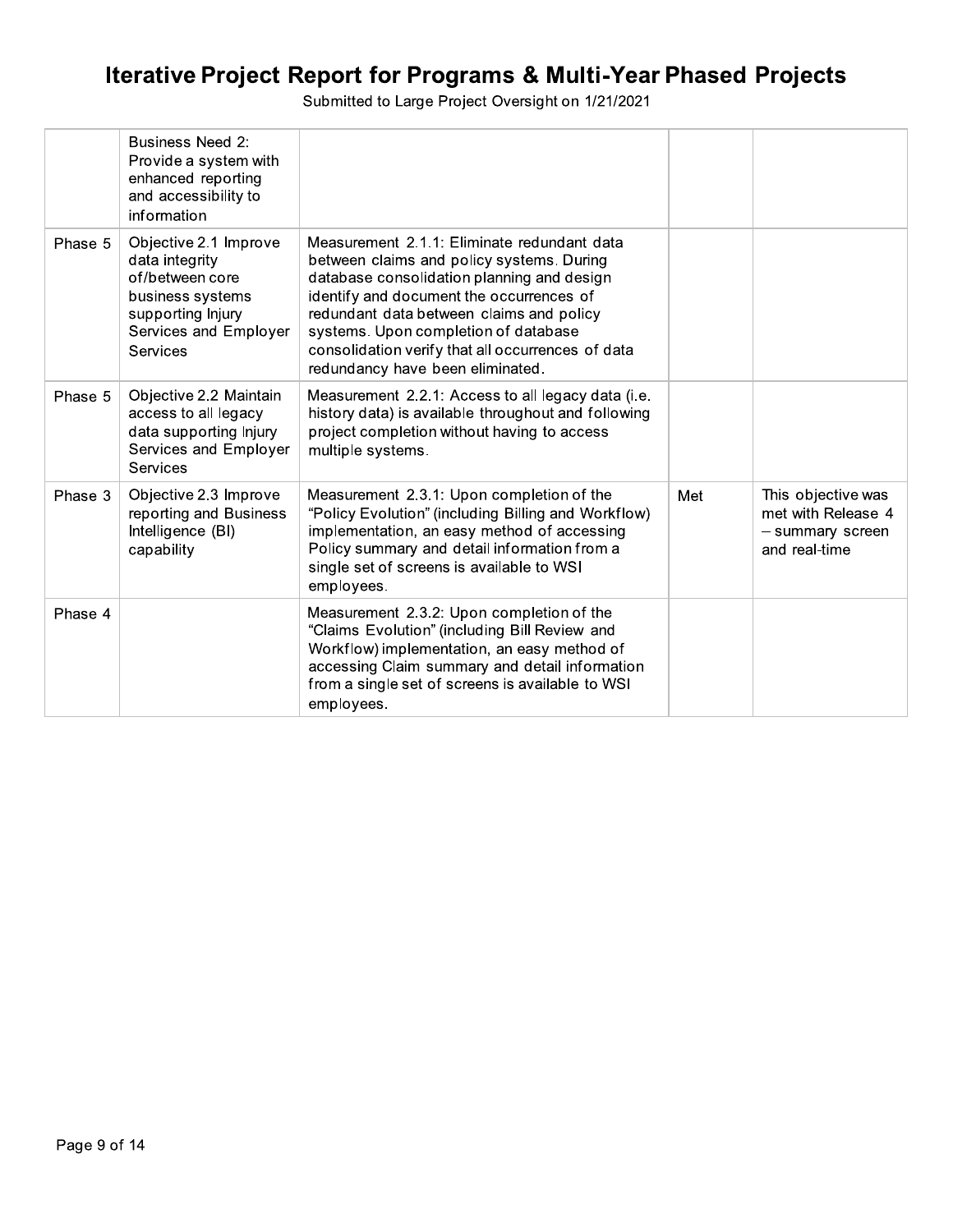Submitted to Large Project Oversight on 1/21/2021

#### POST-IMPLEMENTATION REPORT

Post-Implementation Reports are to be performed after each project or phase is completed. A "PIR" is a process that utilizes surveys and meetings to determine what happened in the project/phase and identifies actions for improvement going forward. Typical PIR findings include, "What did we do well?" "What did we learn?" "What should we do differently next time?"

| Project/<br><b>Phase</b> |    | Lesson Learned, Success Story, Idea for Next Time, Etc.                                                                                                                                                                                                                                                                                                                                                                                                                                                                                                 |
|--------------------------|----|---------------------------------------------------------------------------------------------------------------------------------------------------------------------------------------------------------------------------------------------------------------------------------------------------------------------------------------------------------------------------------------------------------------------------------------------------------------------------------------------------------------------------------------------------------|
| Project 1                | 1. | The new CAPS forms functionality successfully meets the needs of WSI end users. The survey<br>respondents who use the forms functionality rated it Above Adequate or Excellent. A few specific<br>comments include:<br>a. "Positive reception of the Forms functionality by the entire agency!! Smooth deployment of the<br>Forms functionality along with the (high) degree of readiness leading up to the deployment"<br>b. "I think this project was an excellent start in laying the foundation for the entire program and                          |
|                          | 2. | future projects to come!!"<br>The project was completed six weeks ahead of the Baseline Schedule and 20.7% under the Baseline<br>Budget. All deliverables were produced on-time and accepted per the agreed-upon Acceptance<br>Criteria.                                                                                                                                                                                                                                                                                                                |
|                          | 3. | The survey results show that Communication Management activities were rated as Excellent. There<br>was one outlier of Above Adequate and one of Below Adequate.                                                                                                                                                                                                                                                                                                                                                                                         |
|                          |    | 4. Comments were positive and one highlighted the tremendous success of the Communications Team,<br>an internal group to WSI.                                                                                                                                                                                                                                                                                                                                                                                                                           |
|                          | 5. | Regarding Organizational Change Management, a question in the survey was "how effective were the<br>overall executive and senior managers in addressing, leading, and supporting the project in an<br>effective, positive and energizing manner?" The majority of respondents rated it Excellent with one<br>comment as follows: "this project went so smoothly that there weren't any major issues for executive<br>and senior managers to address but their support in providing approvals, in celebrations, and overall<br>presence was invaluable!" |
|                          |    | 6. According to survey results, Issue and Testing Management were effective with the majority of ratings<br>Excellent, a couple at Above Adequate, and one at Below Adequate; comments were positive and<br>there was constructive feedback regarding a need for improvement in the testing of day-in-the-life<br>scenarios.                                                                                                                                                                                                                            |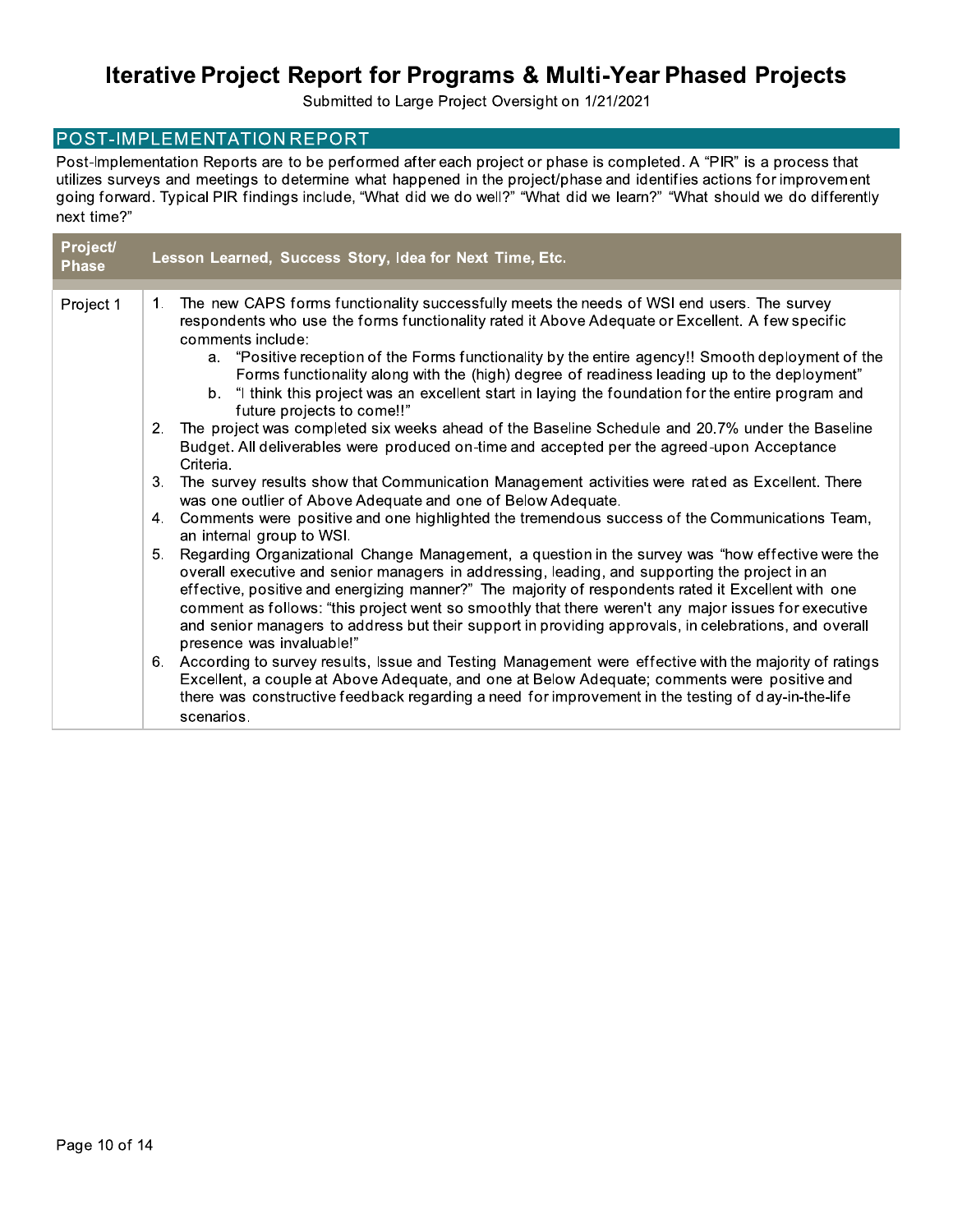| Release 2 | 1. | The new CAPS Work Management Core functionality successfully meets the needs of WSI end users.<br>The survey respondents who use the Work Management functionality rated it Above Adequate or<br>Excellent. A few specific comments included:            |
|-----------|----|----------------------------------------------------------------------------------------------------------------------------------------------------------------------------------------------------------------------------------------------------------|
|           |    | a. "I enjoy having an easy and accessible system like CAPS to do much of my daily work and<br>cannot wait for more."                                                                                                                                     |
|           |    | b. "I like the multi-select function and the FYI function. The FYI function was there previously but<br>is being used more often now."                                                                                                                   |
|           |    | "I really like that I can see all of my events for both claims and accounts vs. having to toggle<br>$\mathbf{C}$ .<br>between the two. That helps ensure that I am keeping an eye on both."                                                              |
|           |    | "One really nice thing is being able to see an event that someone else is currently on. In<br>d.<br>legacy Work Manager you could not even see that an event was there if someone else was<br>clicked on it."                                            |
|           |    | "It's great that CAPS WM automatically enters the user's name and date upon reassigning that<br>е.<br>event. Legacy relied on the human to enter it."                                                                                                    |
|           | 2. | The project was completed on schedule and 18% under the Baseline Budget.                                                                                                                                                                                 |
|           | 3. | All deliverables were produced on-time and accepted per the agreed-upon Acceptance Criteria.                                                                                                                                                             |
|           | 4. | The survey results showed all categories were Above Adequate or Excellent. The team conducted a<br>comprehensive Lessons Learned initiative to discuss the survey results in small groups and implement<br>any improvements that were necessary.         |
| Release 3 | 1. | The CAPS Work Management Part 2 functionality successfully meets the needs of WSI end users. The<br>survey respondents who use the functionality rated it Above Adequate or Excellent. A few specific<br>comments are included below:                    |
|           |    | a. "The widget tools are nice to have to find fraud events that were inadvertently assigned to<br>people without fraud security. The event history search feature is much faster and easier to<br>understand than the previous version in work manager." |
|           |    | b. "The Event History part of this release is so much better than what we have in Work Manager.<br>It's so nice you can filter in so many different ways and get results faster."                                                                        |
|           |    | "I really enjoy the functionality of CAPS. Each time a new release is deployed the functionality<br>C.<br>is great and easy to move around, work and learn the new system with ease."                                                                    |
|           |    | d. "I enjoy that I can add a note which is automatically retained and dated with the event when<br>pending an event or reassigning it. I do enjoy that when payroll reports are reassigned, it will<br>indicate what date the report was reassigned."    |
|           |    | e. "Resetting escalations is working great. That was a great change not having to reassign them,<br>but instead being able to reset them."                                                                                                               |
|           | 2. | The project was completed on schedule and 17.5% under the Baseline Budget.                                                                                                                                                                               |
|           | 3. | All deliverables were produced on-time and accepted per the agreed-upon Acceptance Criteria.                                                                                                                                                             |
|           | 4. | The survey results showed all categories were Above Adequate or Excellent.                                                                                                                                                                               |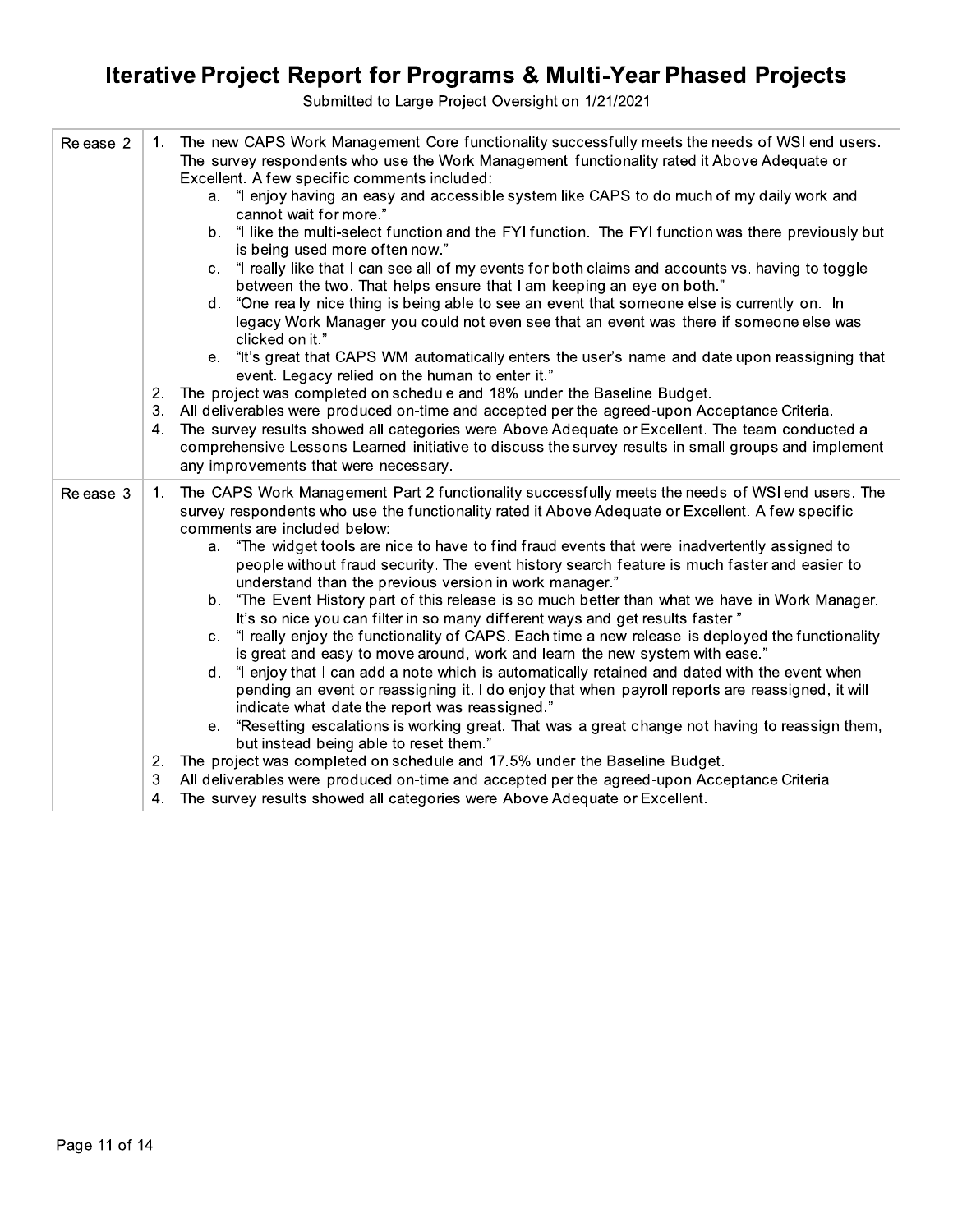| Release 4 | CAPS Policy Registration functionality meets the needs of WSI end users. The majority of survey<br>1.<br>respondents who use the functionality rated it Adequate, Above Adequate, or Excellent; however, there<br>were some Poor and Below Average ratings. Improvements in the prototyping / requirements process<br>are needed to drive higher product effectiveness.<br>A few specific comments are included below: |  |
|-----------|------------------------------------------------------------------------------------------------------------------------------------------------------------------------------------------------------------------------------------------------------------------------------------------------------------------------------------------------------------------------------------------------------------------------|--|
|           | a. "I like that you can just click a button and go the next window instead without still being in<br>another account."                                                                                                                                                                                                                                                                                                 |  |
|           | "Screens have a consistent look. I like note entry."<br>b.                                                                                                                                                                                                                                                                                                                                                             |  |
|           | "I really enjoy that PEOs and the PEO contacts were created as Legal Entities and that any<br>C.<br>updates can be handled at once to their contact information."                                                                                                                                                                                                                                                      |  |
|           | "Sending an email of a document to an employer is seamless now. Thanks!"<br>d.                                                                                                                                                                                                                                                                                                                                         |  |
|           | "One success story that I love is that when we know we have the correct LE we can see all<br>е.<br>accounts that that person is associated to. You can then hyperlink to that account to check the<br>account out."                                                                                                                                                                                                    |  |
|           | "I think as the progress of CAPS moves along, it is requiring us to think outside the box on<br>f.<br>workflow, event queues, and forms which is a good thing; we need to use the system as<br>efficiently as possible."                                                                                                                                                                                               |  |
|           | "Pertaining to the Legal Entity areas in CAPS, it should help to keep accounts more in order."<br>g.                                                                                                                                                                                                                                                                                                                   |  |
|           | "The fact that it provides more history that we can see is nice."<br>h.                                                                                                                                                                                                                                                                                                                                                |  |
|           | "I'm still getting used to it. I do like how there are legal entities for each business and each<br>i.<br>person. This way there aren't a lot of different ways that a person or business is in our system."                                                                                                                                                                                                           |  |
|           | The project completed 11.3% under the Baseline Budget and slightly behind schedule.<br>2.                                                                                                                                                                                                                                                                                                                              |  |
|           | All deliverables were completed and accepted per the agreed-upon Acceptance Criteria.<br>3.                                                                                                                                                                                                                                                                                                                            |  |
|           | The CAPS Policy Maintenance functionality meets the needs of WSI end users. The survey<br>1.                                                                                                                                                                                                                                                                                                                           |  |
| Release 5 | respondents who use the functionality rated it Adequate to Excellent                                                                                                                                                                                                                                                                                                                                                   |  |
|           | A few specific comments are included below:                                                                                                                                                                                                                                                                                                                                                                            |  |
|           | a. "The adjustment process is so much easier than it had been, and it is really nice to have<br>verifications and employer applications behave so similarly."                                                                                                                                                                                                                                                          |  |
|           | "Automating the optional coverage contracts eliminates a manual process for the underwriters.<br>b.<br>Removing the second P1 was important for litigation. Process flow change for experience rate                                                                                                                                                                                                                    |  |
|           | adjustments. Previous to release 5, Jodi was guessing what reserves should be adjusted to."                                                                                                                                                                                                                                                                                                                            |  |
|           | "Once I am fully comfortable with the updates, I feel that I will be able to perform my processes<br>C.                                                                                                                                                                                                                                                                                                                |  |
|           | in a shorter amount of time."                                                                                                                                                                                                                                                                                                                                                                                          |  |
|           | "Combining legal entities persons is going well."<br>d.                                                                                                                                                                                                                                                                                                                                                                |  |
|           | "I am loving doing adjustments in CAPS! I really wish we would have been able to fully adjust<br>е.                                                                                                                                                                                                                                                                                                                    |  |
|           | in CAPS around the \$250 but we are getting there. I also really think that we have made                                                                                                                                                                                                                                                                                                                               |  |
|           | headway on the Verification portion. Looking forward to future releases."                                                                                                                                                                                                                                                                                                                                              |  |
|           | 2. The project completed 10.7% under budget and 9.2% behind schedule.                                                                                                                                                                                                                                                                                                                                                  |  |
|           | All deliverables were, completed and accepted per the agreed-upon Acceptance Criteria<br>3                                                                                                                                                                                                                                                                                                                             |  |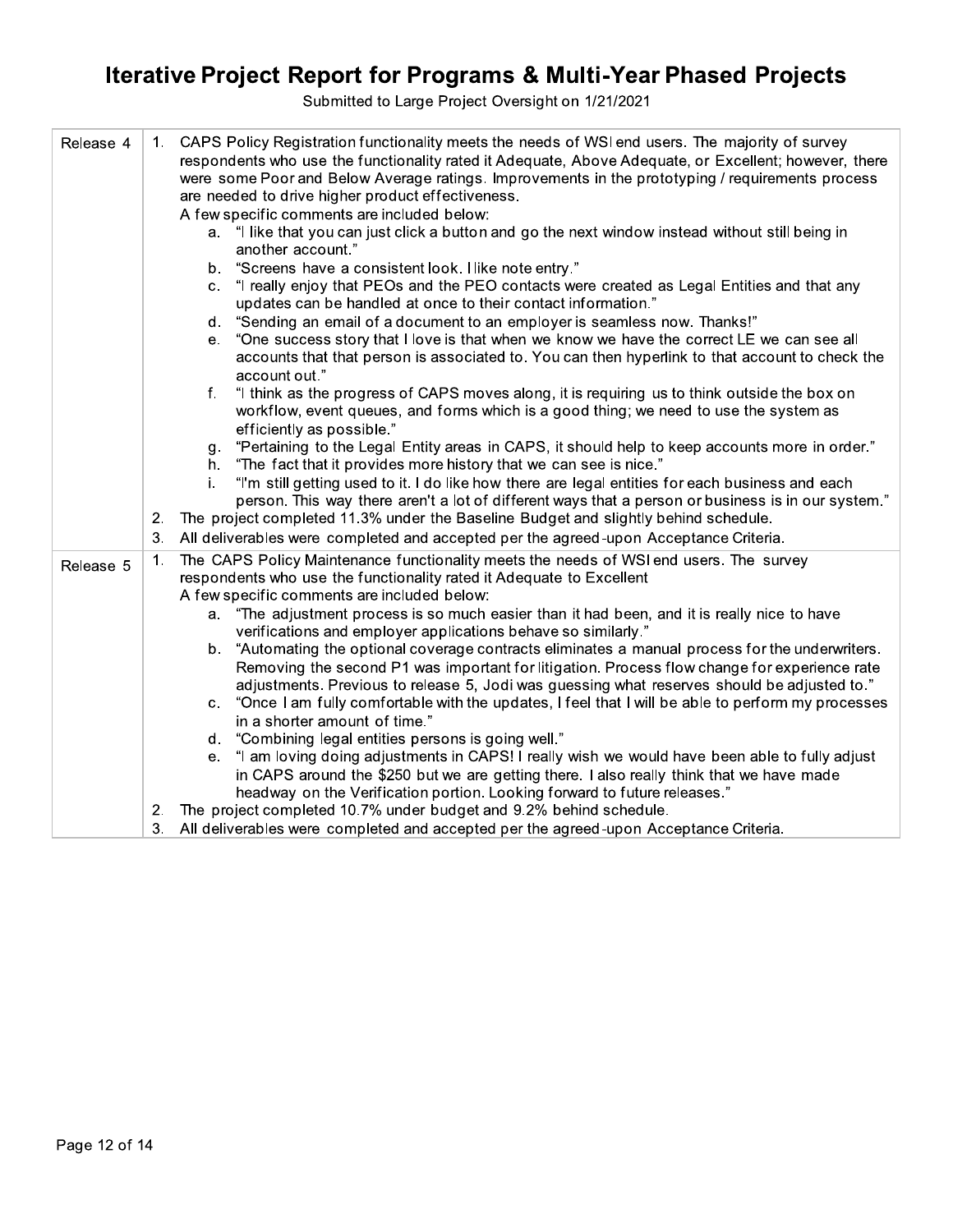| Release 6 | The CAPS Policy Maintenance Part 2 functionality meets the needs of WSI end users. The survey<br>1.          |
|-----------|--------------------------------------------------------------------------------------------------------------|
|           | respondents who use the functionality rated it Above Adequate or Excellent. Compared to the last             |
|           | release, the rating in this category improved $+.90$ from 3.58 to 4.48 out of a possible 5.0.                |
|           | A few specific comments are included below:                                                                  |
|           | a. One of the biggest values for underwriting is not having to provide a manual calculation for              |
|           | minimum premium adjustments. Automating the adjustment worksheets has also decreased                         |
|           | workload for underwriting staff. One major business process change is the way the check log is               |
|           | started in Office Service, added to by Finance, then uploaded by Meg. This along with the                    |
|           | payment entry upload has been a huge success and greatly improved Meg's daily deposit                        |
|           | process.                                                                                                     |
|           | b. Love the statement preview functionality, the fact that you can make an adjustment and see                |
|           | the results real time. Love the fact that you can see all information in premium tree node and               |
|           | billing summary tree node.                                                                                   |
|           | The adjustments alone are wonderful. To be able to do them in less than half the time is a<br>$\mathbf{C}$ . |
|           | dream. Those letters in the forms tool as well are GREAT!                                                    |
|           | d. I think it's great how much easier the deposit is done daily and being able to waive penalty              |
|           | fees.                                                                                                        |
|           | I like how easy it is to waive a penalty that has been paid without backing out a payment and<br>е.          |
|           | how form letters generate automatically for adjustments.                                                     |
|           | For our employers – the combined statements; for our employees – easy to navigate system.<br>f.              |
|           | It is easier to find billing information and to understand what is still owing on an account.                |
|           | g.<br>The claims information within CAPS and the links from account to Work Manager are delivering<br>h.     |
|           |                                                                                                              |
|           | value.                                                                                                       |
|           | A lot of the things I am quite happy about have more to do with how CAPS and myWSI work<br>i.                |
|           | together than how either one functions independently. I love that I can do an adjustment,                    |
|           | explain that the bill will go out the day after the SPD, but the changes will be reflected in                |
|           | myWSI account summary. I also really enjoy Assessments in CAPS compared to how they                          |
|           | were in PICS. You get a lot more detail at the first look than having to guess based on the                  |
|           | claim number and SSN to find a claim that an employer is referring to. Accounts Receivable                   |
|           | and Billing Summary do take some getting used to, but I believe I have a good grasp now and                  |
|           | that they are working much better than what I could previously use in PICS. I especially enjoy               |
|           | being able to verify adjustment or renewal amounts in billing summary.                                       |
|           | I like not having to go back and forth from CAPS to PICS and once PICS is gone for good, I will<br>j.        |
|           | be even happier. I like that the Assessments are now part of the billing statement.                          |
| Release 7 | The CAPS Policy Maintenance Part 3 functionality meets the needs of WSI end users. The survey<br>4.          |
|           | respondents who use the functionality rated it Above Adequate or Excellent.                                  |
|           | A few specific comments are included below:                                                                  |
|           | a. Overall, the CAPS project was a success. The final product is more than sufficient, and I feel            |
|           | after working out the remaining wrinklesthe CAPS functionality is going to be fantastic.                     |
|           | I am really impressed with the functionality of CAPS. Nice job!<br>b.                                        |
|           | I think overall we still have some areas to be enhanced with maintenance releases, but the<br>$\mathbf{C}$ . |
|           | overall functionality is good!                                                                               |
|           | d. Great product.                                                                                            |
|           | One month into it and still learning little things. But so far, so good!!!<br>е.                             |
|           | CAPS R7 has increased our effectiveness and will take some time to fully learn and maximize<br>f.            |
|           | to the fullest.                                                                                              |
|           | Makes work much easier and less backtracking, as well as it is nice to access one system<br>q.               |
|           | versus some information on CAPS and some on PICS.                                                            |
|           | I'm not an active user of CAPS, but I'm not hearing anything negative. That's good!<br>h.                    |
|           | I feel once we have the chance to use the product a little longer and tweak what needs to be<br>i.           |
|           | tweakedthe finished product will be exceptional.                                                             |
|           | I think overall we still have some areas to be enhanced with maintenance releases, but the<br>j.             |
|           | overall functionality is good!                                                                               |